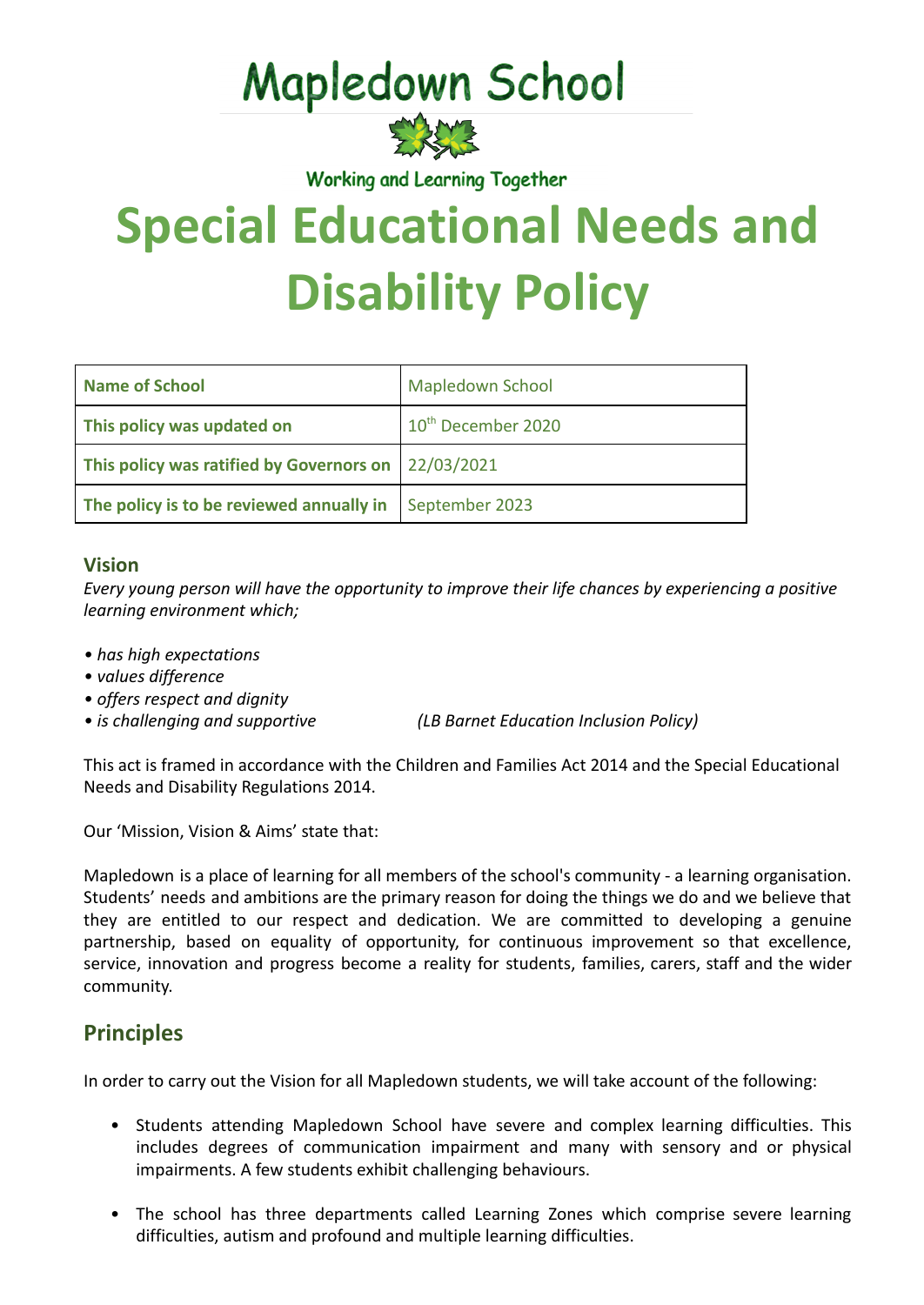#### **Special Educational Provision**

- The Governing Body aims to meet the special educational needs of every student registered at Mapledown School.
- Through the governor responsible, the school leadership team, the teaching and support staff and other professionals, the school is able to assess and meet the identified educational needs of all its pupils.
- The Head, Deputies, Leadership Team and all teachers act as SENDCOs.
- This policy identifies how Mapledown will meet these needs.

#### **Identification of Pupils' Special Needs**

Students who have Education, Health Care Plans (EHCP) will have an 'Annual Review'. Students who start school in September will have a 'Transition Review' in October to review their EHCP and ensure the outcomes set remain appropriate. Key Personal Learning Targets are also discussed at all Review Meetings, and are derived from the outcomes identified in the students' EHCP.

Staff follow the procedures for Assessment and Planning outlined in our Policies on 'Curriculum, Assessment & Learning'.

The advice of the attached Educational Psychologist is sought for specific assessments related to formal assessment, advice on learning styles and behaviour management issues.

#### **Allocation of Resources**

- At present Mapledown can accommodate up to 94 students or full-time equivalents and is funded on this basis. From September 2021 there are some additional places at our satellite provision co-located at Copthall secondary school.
- The Governing Body Finance & Staffing Sub-Committee, on the advice of the Headteacher, decides how staffing costs will be met from the School's delegated budget. Currently the Pupil Teacher ratio is approximately 1:8 and the adult Pupil ratio (Teachers and Assistants) approximately 1:2. Every class has one Teacher and three or more Learning Support Assistants.
- Through the annual School Development Plan the Leadership Team identifies spending priorities.
- The therapists (speech and language, physiotherapy and occupational) allocated by the NELFT (North East London NHS Foundation Trust) liaise closely with class staff in determining the delivery of individual children's therapy programmes.
- Key Personal Learning Targets (KPLTs) record that which is additional to, or different from the differentiated curriculum plans which are in place as part of the provision for all students. KPLTs are reviewed termly.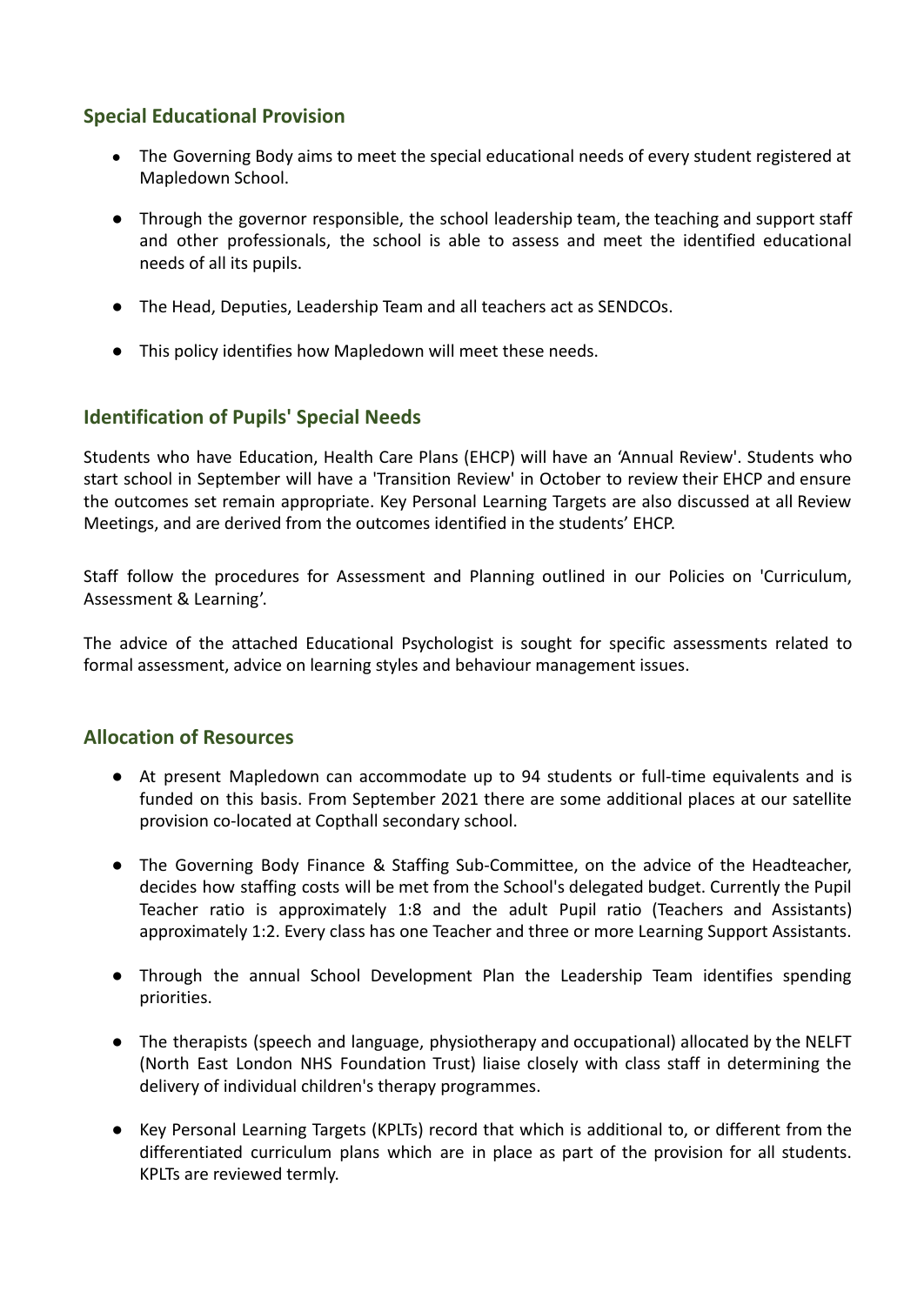#### **Curriculum Access - Whole School and National Curriculum**

Set within the framework of the National Curriculum, a broad, balanced and differentiated curriculum has been developed at Mapledown School to meet the widely differing special needs of its pupils. Assessment, Planning, Recording, Monitoring and Evaluation are an integral part of the process.

#### **Transition**

- Mapledown has close links with Oakleigh and Northway Schools and a detailed programme of visits and information exchange is in place to ensure a smooth transition from primary to secondary school.
- Preparation for Transition from Mapledown begins at the Year Eight Annual Review. Work Experience opportunities begin at Year 10 and continue until school leaving. During the final two years of school at Mapledown, visits are arranged for students and parents to visit either Barnet & Southgate College or an identified Barnet Resource Centre. Some students may go to out of Borough placements depending on need.

#### **Links with Other Agencies**

Mapledown works in close liaison with:

- London Borough of Barnet Community Services who offer support to pupils and their families
- Voluntary Organisations such as Mencap, Sense and other local community organisations
- The Tavistock Family Centre and local Child Guidance Clinics
- All the other Special Schools in Barnet
- All schools within our 'Learning Network' (Barnet South)

#### **Continuing Professional Development**

- Institutional training needs are identified through the School Development Plan.
- Individual training needs are identified through teachers' Performance Management and Appraisal Review for non-teaching staff.
- Teachers and Learning support assistants (LSAs) benefit from ongoing and continuing professional development via in-house and external training to ensure their practice is updated to enable all children to access the curriculum.

#### **Multi -Professional Support Agencies**

There is a range of professional support and advice available to staff, pupils, parents and governors of Mapledown School:

> Occupational Therapy Speech and Language Therapy Music Therapy Physiotherapy Community Paediatric Consultants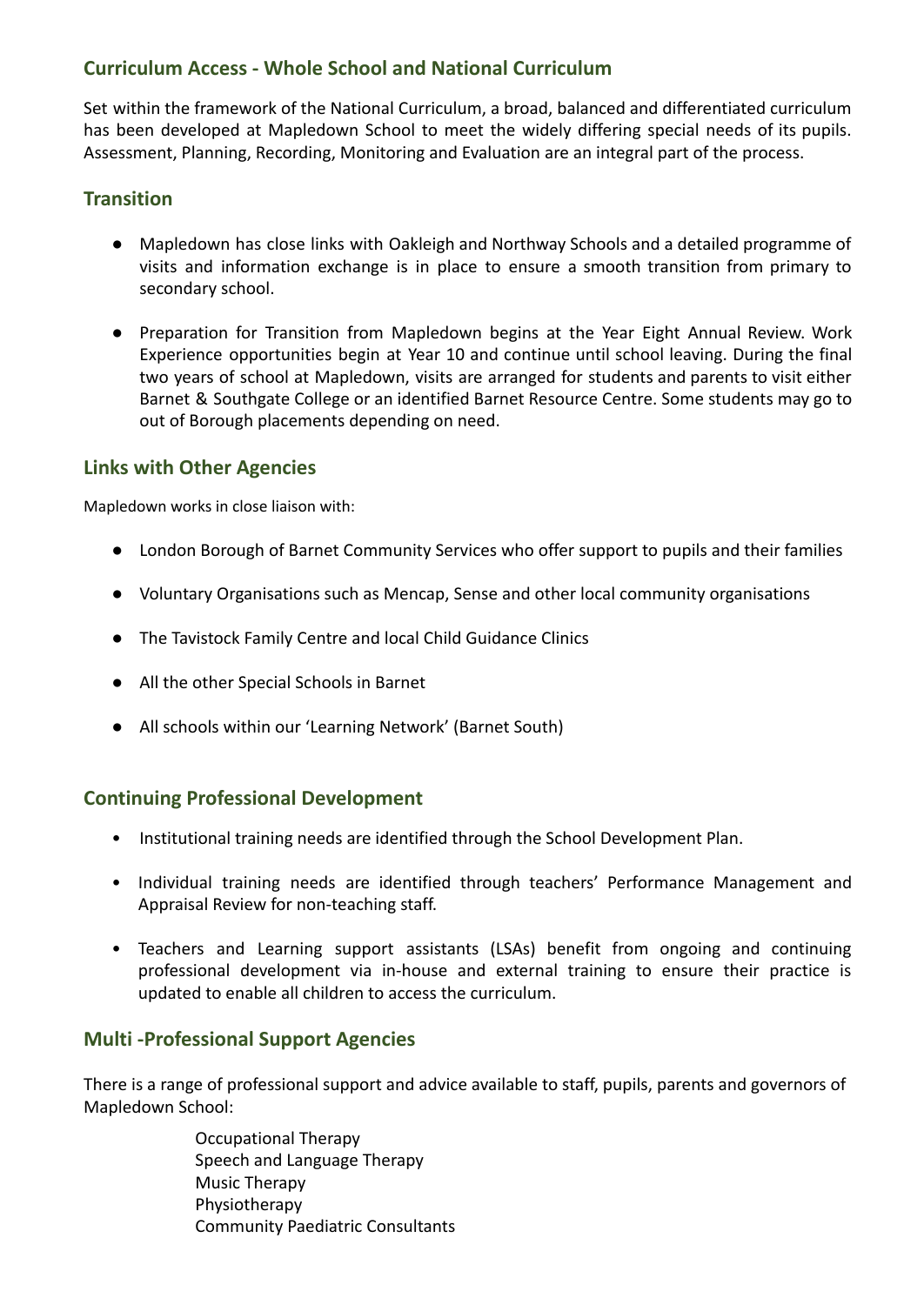Local School Improvement Advisor School Nurse Special Needs Support Services, i.e. Hearing Impairment or Visual Impairment Service

- These specialists working with the children may be invited to the students' Annual Review in order that they should contribute to the KPLTs or EHCP.
- Regular meetings are held formally and informally with support agencies.
- The School has developed contact with local mainstream schools. This takes the form of individual student or group participation in activities, staff exchanges and training.

#### **The Role of Parents/Carers**

- We consider that working in partnership with parents and carers is fundamental to effective education.
- A range of strategies are used to foster partnership with parents:

An "open access" policy Home/School agreements Annual Review Meetings Open Evening Daily Home/School Books Termly Newsletters Coffee Mornings/ Parent/Carer workshops initiated by School or Parents Working together on termly targets Social events Using interpreters to facilitate communication between Parents and Staff, if necessary

#### **Inclusion**

Mapledown is inclusive in that it will offer a place to any young person with severe learning difficulties and meet their needs, thereby ensuring that all children are in an educational setting no matter how profound their learning, physical and medical needs may be. It also strives to ensure that opportunities for inclusion are offered throughout the school life.

This policy aims to bring together a range of policies and documents which explain the roles and responsibilities of all the people who work with our students in the school, at home or in the wider community.

These policies and documents are as follows

Admissions Policy Curriculum, Assessment and Learning Policy Behaviour Policy Complaints Procedure Equality and Accessibility Policy Parent Partnership Policy Race Relations Policy Continued Professional Development Policy

Every class has access to all of these policies in the Virtual Staff Handbook on the School's Network (Google Drive); Copies of relevant Legislation documents are kept in the Deputy Headteacher's office.